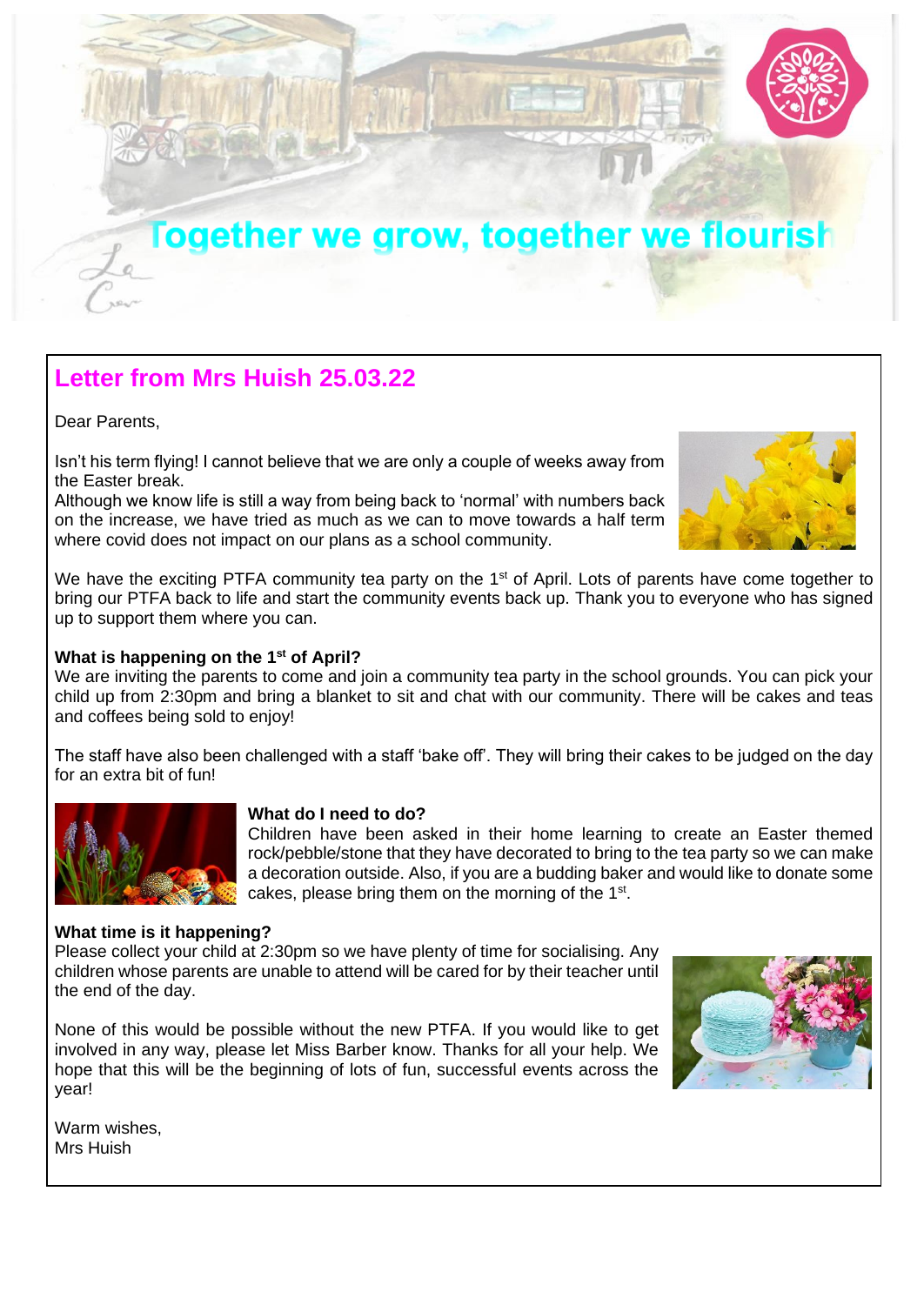## **Community News: Fundraising for the Ukraine**

Like all of you, we are increasingly concerned by the ongoing conflict in Ukraine and by the number of people that have had unfortunately lost their lives, been forced to flee their homes, or have become separated from their families. To date, more than 2 million people have fled Ukraine, essential services have been

stopped and with freezing temperatures the need for critical, life-saving aid to people is ever-growing. This is why we have decided to fundraise for the British Red Cross in conjunction with our sister schools to support and stand with Ukraine. Ukraine is a country of 44 million people. We've decided that we'd like to ask all children and staff to come to school wearing something yellow or blue on **Wednesday 6th April 2022.** We'd love to see your photos and videos so that we can share them on our social media and show our support, so if there are any available, please send them to dartington@lapsw.org



To help with giving donations our sister school Dunsford Community Academy has created a JustGiving page. You are welcome to donate now as little or as much as you would like. [Dunsford Community Academy is fundraising for The British Red Cross Society](https://www.justgiving.com/fundraising/dunsford-community-academy?newPage=True)  [\(justgiving.com\)](https://www.justgiving.com/fundraising/dunsford-community-academy?newPage=True) We hope that you will be able to support us with this - together we can

make a difference to the people of Ukraine!

### **Community News:** Community Award for the Spring term It

has been really hard to decide who would receive our Community Award for this term. Our children are true courageous advocates who always strive to make a difference in areas that they notice need. There are so many worthy causes in the world around us right now, and it is the little things that can make a big difference. This half term, I wanted to recognise those small meaningful actions that make a



big difference to our school community on a daily basis. I wanted everyone to notice the impact that Jasper has had on our school as he strives to help to keep the environment clean and beautiful. I was blown away when Jasper came to show me the litter that he had found and picked up after others. Thank you to Jasper who definitely deserves this term's community award for being such a role model to us all!



**Staff Update:** Who are we welcoming to our school? At Easter, we will be saying farewell to the wonderful Mrs Davis who is going on her exciting maternity journey. It is not goodbye as we know she will be back before too long to see us again. Stepping into the Nightingales classroom will be our new teacher Miss Gale. Miss Gale is relocating back to Devon and is really looking forward to being a part of the Dartington community. We cannot wait for you all to meet her!

**Curriculum:** National Poetry Week 2022 We have been celebrating National Poetry week this week. We have used poems in our assemblies and lessons to enhance our learning and discussions. To my pleasure, I was then approached by Isabella who had been inspired by her poetry learning and had composed some of her own to share. Here is one that links with our poem on Monday about our feelings:

### **Sometimes**

Sometimes I feel happy. Sometimes I feel left out. Sometimes I feel angry, without a doubt. Sometimes I feel hopeful. Sometimes I feel scared. Sometimes I feel overjoyed, but it's not a bad thing. Feelings are strange things, but they are part of you. Don't worry because I will be there for you. By Isabella Year 5